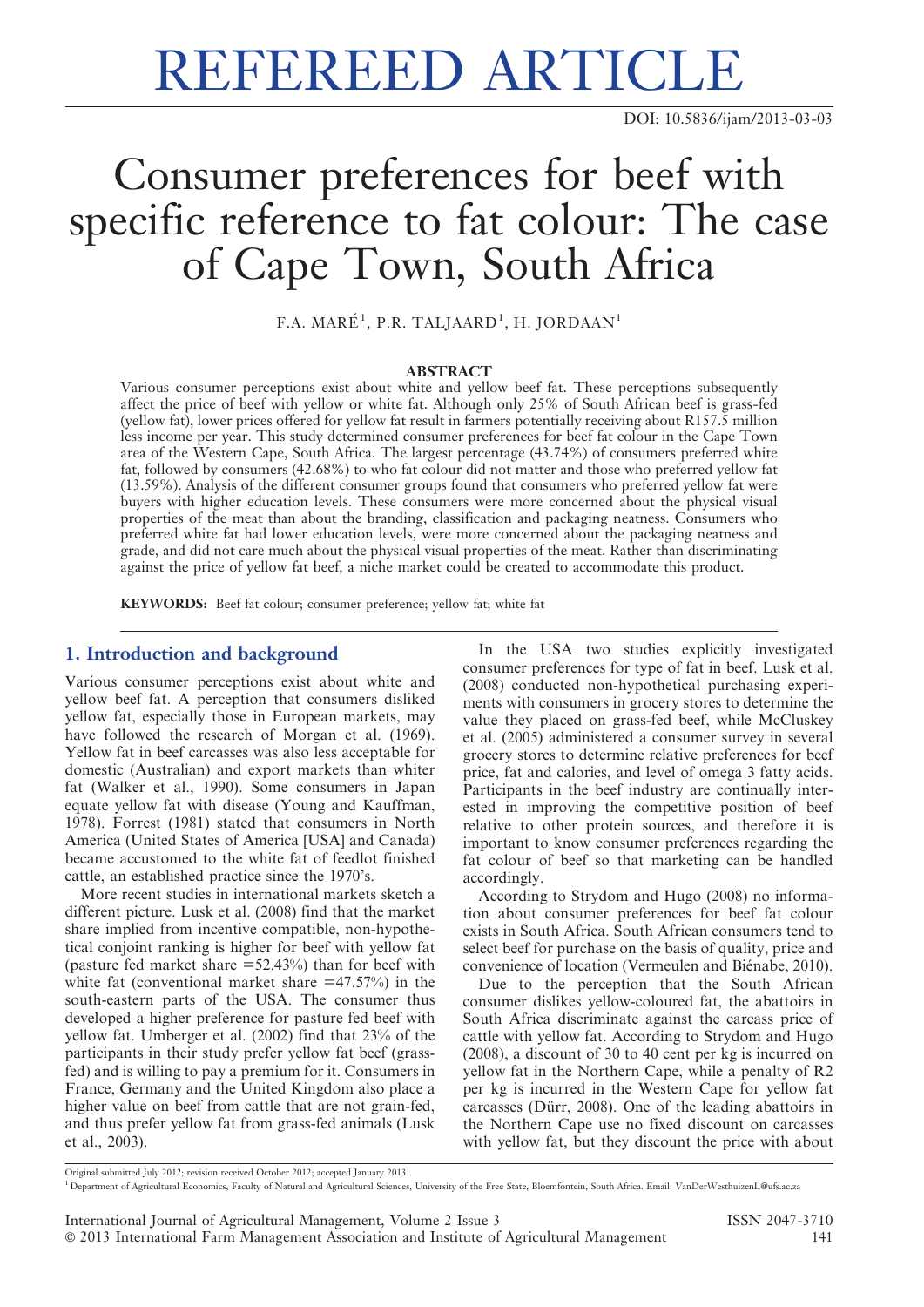50 cent per kg if an A-grade carcass has yellow fat (Lockem, 2009). The discount on carcasses with yellow fat stays on a fixed  $Rand^2$  value, and not a percentage of the carcass price, although the differentiation of the carcass price occurs on a weekly basis. The same principle is used for different carcass grading according to age and the amount of fat. The difference in Rand between the price of an A2 and B2 carcass basically stays the same (with small differences of a few cent either way) regardless of the price of an A2 carcass for any given week.

The economic impact of lower prices offered for beef with yellow fat has a major influence on the income of the beef farming sector in South Africa. In South Africa about 630 000 tons of beef is produced annually (GIRA, 2007) and approximately 75% of the total beef production come from feedlots (Grant et al., 2004; Esterhuizen, 2008). This means that 25%, or 157 500 tonnes of grassfed beef with yellow fat enters the market every year. The grass-fed beef that enters the market do not only consist of A-grade carcasses as in the case of the feedlot animals. If the price discrepancy between yellow and white fat on beef is R1 on average, the farmers in South Africa potentially receive about R157.5 million less income each year.

The aim of this paper is to investigate consumer preferences for beef fat colour. Firstly the origin and nutritional quality of white and yellow fat is described. Secondly, consumer preferences affecting purchasing decisions with regard to white or yellow fat are determined. Thirdly, a regression analysis is used to identify the characteristics of consumers who prefer a specific beef fat colour.

#### The origin and nutritional quality of white and yellow fat

Feedlots gained prominence after World War II, when the post-war oversupply of grain was fed to cattle. This trend continued for more than 50 years resulting in beef with whiter fat from the grain fed diet (McCluskey et al., 2005). In South Africa, cattle are grainfed in order to ensure beef that is tender and lean (South African Feedlot Association, 2012).

Palmer and Eckles (1914) found that cattle grazing succulent forages tended to have yellower-coloured fat. The fat-soluble carotenoid pigments absorbed from the diet is normally the cause of yellow fat and is commonly attributed to pasture feeding (Hill, 1968, as cited by Strydom and Hugo, 2008). Young and Kauffman (1978) state that although leaf colour is usually dominated by chlorophyll, lush green pasture contains up to  $500\mu$ g carotenoids/g dry weight, whereas dry pasture or cut hay contain less than 50µg/g. Grains usually contain less than  $5\mu g/g$ . Although the specie of the animal and the age of the animal (older animals tend to have a yellower fat colour) may also play a role in the fat colour, the effect of these factors is not as prominent as the effect of feeding practices (Strydom and Hugo, 2008).

Animals fed on pastures (grass) thus usually tend to have a creamier (yellow) fat colour than animals that are grain fed, due to high carotenoid values in green pastures. McCluskey et al. (2005) classify grass-fed beef as either organic or natural beef, depending on the production practices. Hormones and antibiotics are usually not administered to grass-fed animals. Studies on the fatty acid composition of grass-fed steers found that an increasing amount of grass intake decreased intramuscular saturated fatty acids. A higher grass intake also increased the omega 3 fatty acid concentration and decreased the omega 6 to omega 3 ratio (French et al., 2000; Scollan et al., 2006). McCluskey et al. (2005) indicate that the overall fat content of grassfed beef is similar to that of skinless chicken, and that the higher levels of essential fats (omega 3 fatty acids) are beneficial in preventing or treating heart disease, stroke and possibly auto-immune problems such as lupus, eczema and rheumatoid arthritis.

Grass-fed beef (beef with yellow fat) is a product with several health benefits that may appeal to healthconscious consumers. As consumer preferences evolve, it is important for the beef industry to understand those preferences for speciality products such as grass-fed beef.

### 2. Methodology

The survey was undertaken in March 2009 in the Cape Town area of South Africa. This area was specifically identified because of the large amount of cattle that are grass- or pasture-fed in this area. The Cape Town region is a winter rainfall area suitable for fattening cattle on pastures during winter. The study was conducted over a period of 6 days (Monday to Saturday) in and around different supermarkets in the Cape Town region during normal shopping hours (08:30 to 18:00). This ensured that a range of clients (working and non-working) could be included in the survey. The random walking method was used so that the random character of the sampling was ensured. Face-to-face interviews were conducted and people older than 15 years of age had an equal chance to be included in the survey. In total, 471 consumers were interviewed about their perceptions and preferences regarding beef. The questionnaire<sup>3</sup> used in the interviews consisted of a combination of closed answers, Likert type scales and options where the consumer ranked his/her choices in level of importance.

Consumers rated 11 criteria that influenced their beef purchasing decisions using a score of 1 to 5, indicating unimportant to very important. The 11 criteria were subsequently arranged from most important to least important. Consumers were also asked to rate the aspects of beef that most negatively influenced their choice using a score of 1 to 6, indicating aspects that most influenced their choice to the aspect that least influenced their choice. The aspects were subsequently arranged from biggest influence to smallest influence.

Data were processed using SPSS Statistics 17.0 for Windows and Microsoft Excel to calculate the inferential statistics. The different factor rankings of the groups are represented in radar charts. Simetar 2008 for Microsoft Office was used to perform logit regression models on the different preference groups. Two logit regression models were run using consumers who prefer

<sup>&</sup>lt;sup>2</sup> In mid-March 2013 the approximate value of 1 South African Rand (R) was \$US 0.11, £0.07, and €0.083.  $\overline{3}$  Details on the questionnaire are available from the corresponding author.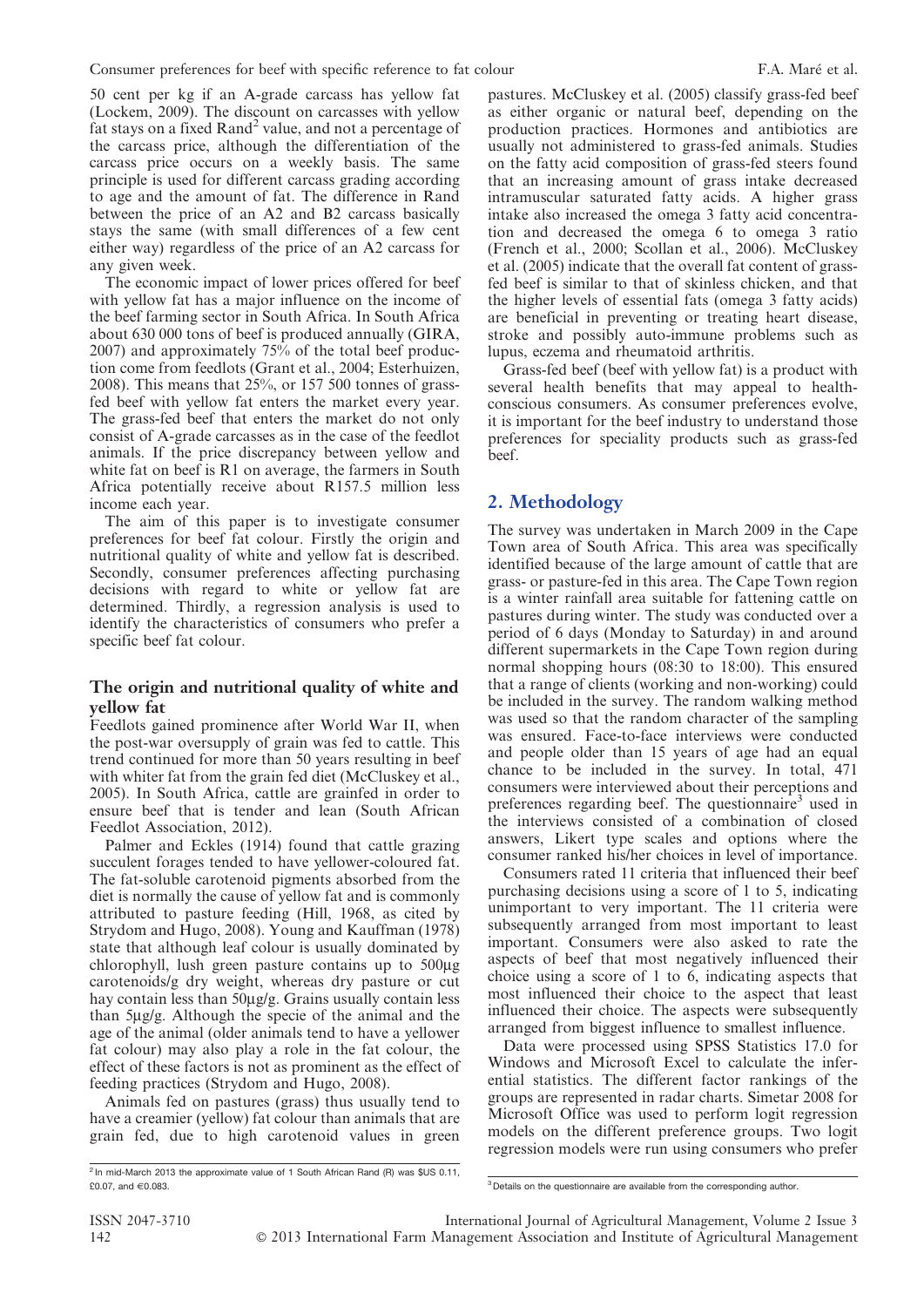white fat as the dependant variable (Prefer white fat  $=1$ ; Not prefer white fat  $=0$ ) in the one regression, and consumers who prefer yellow fat as the dependant variable (Prefer yellow fat  $=1$ ; Not prefer yellow fat  $=0$ ) in the other regression.

#### 3. Results and Discussion

Table 1 gives a descriptive summary of the survey statistics as recorded from the random questionnaire sampling. Most of the consumers were between 15 and 45 years of age, while the gender was equally distributed between male and female. The consumers were distributed among all the income groups with a mean income level of R3201-R6400. Blacks (29.3%), Coloureds (39.7%) and Whites (28.9%) made up most of the population with only a very small percentage of Indians (0.8%) and Asians (1.3%).

Table 2 gives the consumers' income and monthly expenditure on groceries. Most consumers earned R1601-R3200 (20.4%) or R3201-R6400 (18.0%). The

questionnaire survey showed that 8 consumers out of ten (83.23%) consumed beef. Vermeulen and Biénabe (2010) found that 76% of middle to high-income South African consumers purchased beef steak. Without indicating the difference between yellow and white fat, the consumers were asked what fat colour they prefer. The response was that 43.74% of the consumers preferred white fat, 13.59% preferred yellow fat, while 42.68% indicated that the fat colour of beef did not matter to them. In the survey of Vermeulen and Biénabe  $(2010)$ , 7%  $(n=420)$  of consumers considered fat content the most important factor when purchasing beef steak; fat colour was not taken into consideration in the survey.

#### Consumer preferences for meat in general

The criteria influencing consumers' decisions when purchasing meat is given in Table 3 and visually represented in Figure 1 in terms of the mean score for each criterion. From Figure 1 it is clear that the

Table 1: Summary statistics of demographic variables

| Variable                             | Coding                                               | <b>Description</b>                                                                             |                                                  | <b>Distribution of survey</b><br>responses $(N=471)^1$ | Population statistics for the<br>Western Cape province <sup>2,3</sup><br>$(n=4 524 335)$ |  |  |  |
|--------------------------------------|------------------------------------------------------|------------------------------------------------------------------------------------------------|--------------------------------------------------|--------------------------------------------------------|------------------------------------------------------------------------------------------|--|--|--|
| Age                                  | $\mathbf{1}$                                         | $15-25$ years                                                                                  | 27.6%                                            |                                                        | 15-19 years: 9.9%                                                                        |  |  |  |
|                                      | $\overline{2}$                                       | 26-35 years                                                                                    | 27.0%                                            |                                                        | 20-24 years: 9.5%<br>25-29 years: 9.4%<br>30-34 years: 8.71%                             |  |  |  |
|                                      | 3                                                    | 36-45 years                                                                                    | 21.4%                                            | $Mean = 2.6$<br>$SD=1.4$                               | 35-39 years: 8.0%<br>40-44 years: 6.8%                                                   |  |  |  |
|                                      | $\overline{4}$                                       | 46-55 years                                                                                    | 14.2%                                            |                                                        | 45-49 years: 5.3%<br>50-54 years: 4.2%                                                   |  |  |  |
|                                      | 5                                                    | 56-65 years                                                                                    | 5.7%                                             |                                                        | 55-59 years: 3.1%<br>60-64 years: 2.6%                                                   |  |  |  |
|                                      | 6                                                    | 66-75 years                                                                                    | 3.2%                                             |                                                        | 65-69 years: 1.9%<br>70-74 years: 1.4%                                                   |  |  |  |
|                                      | $\overline{7}$                                       | $>75$ years                                                                                    | 0.8%                                             |                                                        | 75-79 years: 0.9%<br>80-84 years: 0.5%<br>85+ years: 0.4%                                |  |  |  |
| Gender                               | 1<br>$\mathsf 0$                                     | Male<br>Female                                                                                 | 48.2%<br>51.8%                                   |                                                        | 2 192 321<br>2 332 014                                                                   |  |  |  |
| Education                            | 1<br>$\overline{c}$<br>3<br>$\overline{4}$           | Primary School or lower<br>Secondary School<br>University or College<br>Post-Graduation Course | 7.6%<br>59.6%<br>23.5%<br>9.3%                   | $Mean = 2.4$<br>$SD=0.8$                               | 28.8% <sup>4</sup><br>59.9% <sup>5</sup><br>11.2% <sup>6</sup>                           |  |  |  |
| <b>Marital Status</b>                | 1.<br>0                                              | Married<br>Single                                                                              | 42.5%<br>57.5%                                   |                                                        | 49.2% <sup>7</sup><br>51.8% <sup>8</sup>                                                 |  |  |  |
| Number of<br>persons in<br>household | 1                                                    | 1 person                                                                                       | 11.9%                                            |                                                        |                                                                                          |  |  |  |
|                                      | 2<br>3<br>$\overline{4}$<br>5<br>6<br>$\overline{7}$ | 2 persons<br>3 persons<br>4 persons<br>5 persons<br>6 persons<br>7 persons                     | 18.7%<br>17.0%<br>23.8%<br>12.5%<br>6.4%<br>4.7% | $Mean = 3.7$<br>$SD=1.9$                               |                                                                                          |  |  |  |
| Race                                 | 8<br>$\mathbf{1}$<br>$\overline{c}$<br>3<br>4<br>5   | $>7$ persons<br>White<br><b>Black</b><br>Asian<br>Coloured<br>Indian                           | 5.1%<br>28.9%<br>29.3%<br>1.3%<br>39.7%<br>0.8%  |                                                        | 19.4%<br>3.4%<br>$4.0\%$ <sup>9</sup><br>61.1%<br>$-9$                                   |  |  |  |

<sup>1</sup>Mean and standard deviation (SD) of coding, <sup>2</sup>Statistics South Africa (2005), <sup>3</sup>Education pertains to person aged 20 years and older,<br><sup>4</sup>Includes: No schooling, Some primary, Complete primary, <sup>5</sup>Includes: Some second and traditional marriages, <sup>8</sup>Includes: never married, widowed, divorced, separated or other, <sup>9</sup>National census combines Indian and Asian. Thus 4.0% includes both groups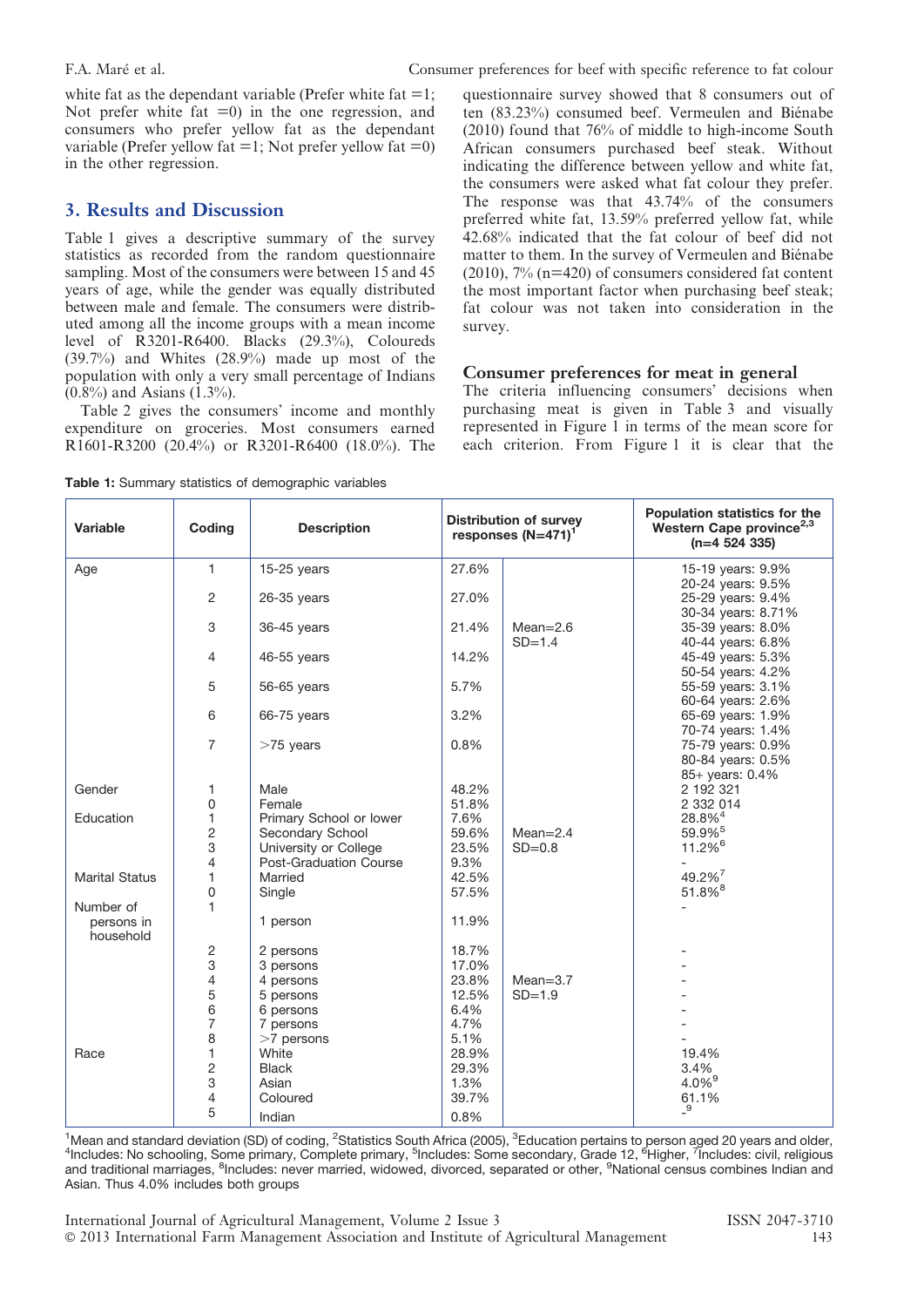| <b>Variable</b>                     | Coding         | <b>Description</b> | <b>Distribution of survey</b><br>responses $(N=471)^1$ |              | <b>National Statistics for the</b><br>Western Cape <sup>2</sup>      |
|-------------------------------------|----------------|--------------------|--------------------------------------------------------|--------------|----------------------------------------------------------------------|
| Monthly Income                      | 1              | R0-800             | 8.5%                                                   |              | No income: 2.0%<br>R1-400: 6.5%<br>R401-800: 17.7%                   |
|                                     | 2              | R801-1600          | 13.8%                                                  |              | R801-1600: 25.1%                                                     |
|                                     | 3              | R1601-3200         | 20.4%                                                  |              | R1601-3200: 20.1%                                                    |
|                                     | 4              | R3201-6400         | 18.0%                                                  | $Mean=4.0$   | R3201-6400: 15.2%                                                    |
|                                     | 5              | R6401-12800        | 15.9%                                                  | $SD = 1.8$   | R6401-12800: 8.3%                                                    |
|                                     | 6              | R12801-25600       | 12.5%                                                  |              | R12801-25600: 3.4%                                                   |
|                                     | 7              | R25601-51200       | 8.9%                                                   |              | R25601-51200:1.1%                                                    |
| 8                                   |                | $>$ R51200         | 1.9%                                                   |              | R51201-102400: 0.4%<br>R102401-204800: 0.2%<br>R204801 or more: 0.1% |
| Persons contributing to<br>income   | 1              | 1 person           | 35.0%                                                  |              |                                                                      |
|                                     |                | 2 persons          | 43.5%                                                  |              |                                                                      |
|                                     | $\frac{2}{3}$  | 3 persons          | 12.1%                                                  |              |                                                                      |
|                                     | 4              | 4 persons          | 6.2%                                                   | $Mean = 2.0$ |                                                                      |
|                                     | 5              | 5 persons          | 1.3%                                                   | $SD = 1.1$   |                                                                      |
|                                     | 6              | 6 persons          | 0.8%                                                   |              |                                                                      |
|                                     | $\overline{7}$ | 7 persons          | 1.1%                                                   |              |                                                                      |
|                                     | 8              | $>7$ persons       | 0.0%                                                   |              |                                                                      |
| Monthly Expenditure on<br>Groceries | 1              | R0-1000            | 29.7%                                                  |              |                                                                      |
|                                     | 2              | R1001-2000         | 27.2%                                                  |              |                                                                      |
|                                     | 3              | R2001-3000         | 21.2%                                                  |              |                                                                      |
|                                     | 4              | R3001-4000         | 11.5%                                                  | $Mean = 2.5$ |                                                                      |
|                                     | 5              | R4001-5000         | 7.1%                                                   | $SD = 1.4$   |                                                                      |
|                                     | 6              | R5001-6000         | 2.5%                                                   |              |                                                                      |
|                                     | 7              | R6001-7000         | 0.4%                                                   |              |                                                                      |
|                                     | 8              | $>$ R7000          | 0.4%                                                   |              |                                                                      |

Table 2: Summary of consumers' income and expenditure on groceries

<sup>1</sup>Mean and standard deviation (SD) of coding, <sup>2</sup>Statistics South Africa (2005)

sequence of criteria importance almost followed an exact pattern for the consumers who preferred white fat and those to whom fat colour did not matter, while the criteria importance pattern for the consumers, who preferred yellow fat, differed.

For the consumers who preferred white fat and for those to whom fat colour did not matter, the sell by date of meat was the most important criterion when buying meat, and branding the least important. According to the rest of the criteria, the consumers who preferred white fat and those to whom fat colour did not matter had an almost identical ranking, except for the neatness of the cuts that was more important to consumers preferring white fat than the presence of blood in the packaging. For the consumers to whom fat colour did not matter these two criteria were just the opposite. Consumers who preferred white fat and for those to whom fat colour did not matter placed a higher value on the price, neatness of packaging, neatness of cuts and the presence of blood in the packaging than on the physical properties such as the meat colour, fat and fat distribution, texture, classification and the thickness of the cuts. The price of the product was the second most important criterion for these two groups.

The group of consumers that preferred yellow fat had a different ranking of the criteria although the sell by date of meat was also the most important criterion when buying meat, and branding the least important. This group was more concerned about the meat's physical properties than the packaging and appearance. The second most important criterion was the texture of the meat, followed by the neatness of the cuts, meat colour, neatness of the packaging, and fat and fat distribution.

Fat and fat distribution was in sixth place for the consumer group who preferred yellow fat, and seventh for the other two groups. Additionally, the importance of price was placed seventh by the group preferring yellow fat and second by the other two groups. Blood in the packaging was also much less important to the group who preferred yellow fat, while the thickness of cuts and the classification was more important.

#### Consumer preferences for beef

The ranking for beef aspect preferences is given in Table 4 and graphically demonstrated in a radar chart (Figure 2). Figure 2 is drawn using the ranking of each aspect in Table 4, which received the highest score (highlighted in Table 4). The important aspects for consumers who preferred yellow fat and consumers to whom fat colour did not matter followed the same pattern, although the value placed on each aspect differed. The important aspects for consumers who preferred white fat followed a different pattern than the other two groups.

Price had the biggest negative influence on the consumers' decision when purchasing beef in all three groups. Bone content had the least influence on the purchasing decision of all the consumers.

The consumers that preferred white fat placed grade as the aspect with the second highest influence, followed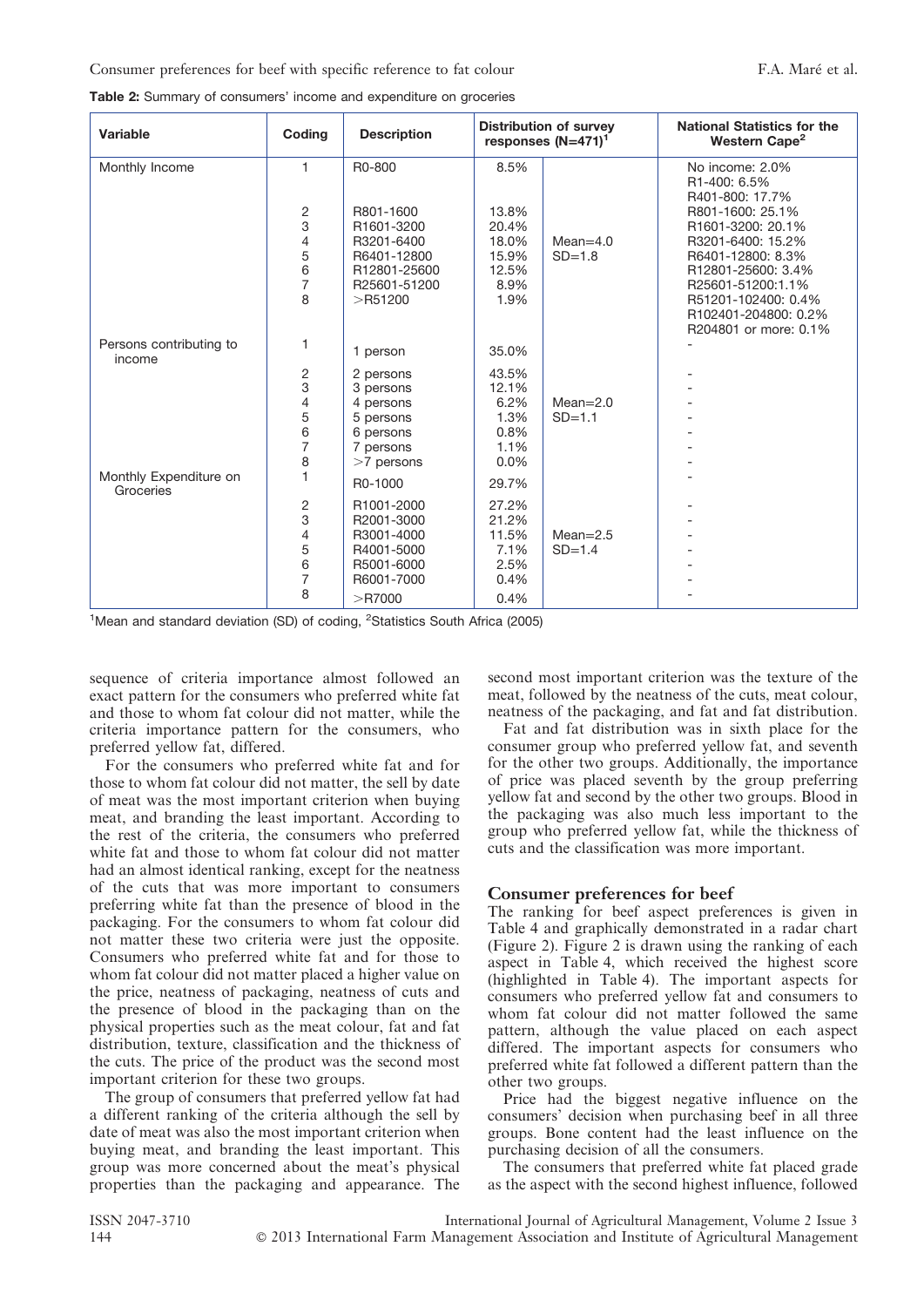|                     | Table 3: Importance of choice criteria influencing consumers' decisions when purchasing meat |                                                       |                  |                                                                                                                                                                                                                                                                                                                                                                                                                             |                     |                                                                                   |                                                    |                                          |                                                                                 |                                                                  |
|---------------------|----------------------------------------------------------------------------------------------|-------------------------------------------------------|------------------|-----------------------------------------------------------------------------------------------------------------------------------------------------------------------------------------------------------------------------------------------------------------------------------------------------------------------------------------------------------------------------------------------------------------------------|---------------------|-----------------------------------------------------------------------------------|----------------------------------------------------|------------------------------------------|---------------------------------------------------------------------------------|------------------------------------------------------------------|
|                     |                                                                                              |                                                       | Consumers who pr | efer white fat                                                                                                                                                                                                                                                                                                                                                                                                              |                     | Consumers who prefer yellow fat                                                   |                                                    |                                          | Consumers to whom fat colour does not<br>matter                                 |                                                                  |
| Order <sup>-1</sup> | Criteria                                                                                     | Z                                                     | Mean             | Standard<br>deviation                                                                                                                                                                                                                                                                                                                                                                                                       | z                   | Mean                                                                              | Standard<br>deviation                              | z                                        | Mean                                                                            | Standard<br>deviation                                            |
|                     | Sell by date                                                                                 | 206                                                   | 4.60             |                                                                                                                                                                                                                                                                                                                                                                                                                             |                     |                                                                                   |                                                    |                                          |                                                                                 |                                                                  |
|                     | Price                                                                                        |                                                       | 4.42             |                                                                                                                                                                                                                                                                                                                                                                                                                             |                     |                                                                                   |                                                    |                                          |                                                                                 |                                                                  |
|                     | Neatness of packaging                                                                        |                                                       | 4.36             |                                                                                                                                                                                                                                                                                                                                                                                                                             |                     |                                                                                   |                                                    |                                          |                                                                                 |                                                                  |
|                     | Neatness of cuts                                                                             |                                                       | 4.36             |                                                                                                                                                                                                                                                                                                                                                                                                                             |                     |                                                                                   |                                                    |                                          |                                                                                 |                                                                  |
|                     | Blood in packaging                                                                           |                                                       | 4.36             |                                                                                                                                                                                                                                                                                                                                                                                                                             |                     |                                                                                   |                                                    |                                          |                                                                                 |                                                                  |
|                     | Meat colour                                                                                  |                                                       | 4.30             |                                                                                                                                                                                                                                                                                                                                                                                                                             |                     |                                                                                   |                                                    |                                          |                                                                                 |                                                                  |
|                     | Fat and Fat distribution                                                                     | <u>ទូទូទូទូទូទូទូ</u><br>ស្តីស្តីស្តីស្តីស្តីស្តីស្តី | 4.17             | $\begin{array}{l} 0\, \texttt{0}\, \texttt{0}\, \texttt{0}\, \texttt{0}\, \texttt{0}\, \texttt{0}\, \texttt{0}\, \texttt{0}\, \texttt{0}\, \texttt{0}\, \texttt{0}\, \texttt{0}\, \texttt{0}\, \texttt{0}\, \texttt{0}\, \texttt{0}\, \texttt{0}\, \texttt{0}\, \texttt{0}\, \texttt{0}\, \texttt{0}\, \texttt{0}\, \texttt{0}\, \texttt{0}\, \texttt{0}\, \texttt{0}\, \texttt{0}\, \texttt{0}\, \texttt{0}\, \texttt{0}\$ | 5 5 5 5 5 5 5 6 7 6 | g q q q q q q q q q q<br>@ q i g i d q = = 0 0 0 0 0<br>@ q i g i d = = 0 0 0 0 0 | r & 3 5 8 9 5 8 8 8 8 9 7<br>O 8 7 5 9 8 8 8 9 7 7 | <u> ਕੁ ਕੁ ਕੁ ਕੁ ਕੁ ਕੁ ਕੁ ਕੁ ਕੁ ਕੁ ਕੁ</u> | 8 7 8 8 9 4 4 5 8 7 7 7 7<br>6 7 8 9 9 4 5 8 7 7 7 7<br>9 7 8 9 9 4 5 8 9 7 7 9 | $\begin{array}{c} 5.893587778837 \\ 0.0007777777777 \end{array}$ |
| ထ                   | Texture                                                                                      |                                                       | 4.00             |                                                                                                                                                                                                                                                                                                                                                                                                                             |                     |                                                                                   |                                                    |                                          |                                                                                 |                                                                  |
|                     | Classification                                                                               |                                                       | 3.84             |                                                                                                                                                                                                                                                                                                                                                                                                                             |                     |                                                                                   |                                                    |                                          |                                                                                 |                                                                  |
| <u>۽</u>            | Thickness of cuts                                                                            | 206<br>206                                            | 3.78             |                                                                                                                                                                                                                                                                                                                                                                                                                             |                     |                                                                                   |                                                    |                                          |                                                                                 |                                                                  |
|                     | Branding                                                                                     |                                                       | 3.68             |                                                                                                                                                                                                                                                                                                                                                                                                                             |                     |                                                                                   |                                                    |                                          |                                                                                 |                                                                  |
|                     | The 11 criteria arranged from most important to least important                              |                                                       |                  |                                                                                                                                                                                                                                                                                                                                                                                                                             |                     |                                                                                   |                                                    |                                          |                                                                                 |                                                                  |

F.A. Maré et al. **Consumer preferences for beef with specific reference to fat colour** 

by fat content, fat colour and meat colour. This group of consumers focussed more on the information on the package than on the physical properties of the meat. It was interesting how important the grade was to this consumer group and it seemed if they relied almost completely on the grade to describe the quality of the beef.

The consumers who preferred yellow fat and those to whom fat colour did not matter placed a higher value on the physical properties of the meat and for both groups the grade of the meat was in second place. The group that preferred yellow fat placed a higher value on the meat colour than on the fat content, while for the group to whom fat colour did not matter it was the opposite. The very high rating of meat colour in these groups, against the low rating of grade, illustrated that these consumers relied more on the physical properties of the beef to determine the quality.

All three groups placed fat colour in the third place and according to the percentage of votes it is more likely to become less important than more important. Fat colour can thus not be seen as an important determinant when considering beef because of the consumers' low rating.

#### Regression statistics for beef fat colour preferences

Two logit regressions were done with preference for yellow fat as dependant variable in the one regression and preference for white fat in the other. The logit regression statistics in Table 5 represent the variables that were significant to a  $10\%$  ( $\alpha=0.10$ ) level of significance for yellow fat and white fat preferences.

For the consumers who preferred yellow fat, an increase in groceries expenditure, favourite meat expenditure and education would lead to an increase in the preference for yellow fat. An increase in the number of persons in the household, expenditure on meat, importance of the sell by date and the number of meals away from home would lead to a decrease in the preference for yellow fat. The consumers who preferred yellow fat were better educated, spent more money on groceries and meat, were particular about the freshness of the product and prepared most of their meals at home.

The regression on preference for white fat showed that an increase in education and the importance of meat colour would lead to a decrease in the preference for white fat. An increase in age, income and the amount spent on favourite meat would lead to increasing preference for white fat. The consumers that preferred white fat were thus not as educated and did not care about the physical properties of the meat, as can be seen from the low level of importance of meat colour indicated in Figure 2. These consumers tended to be from the older generation and had lower education levels.

#### 4. Conclusion and recommendations

The study showed that a smaller percentage of consumers preferred yellow fat (13.59%) than white fat (43.74%). A lack of knowledge on the origin and properties of yellow fat, and that consumers became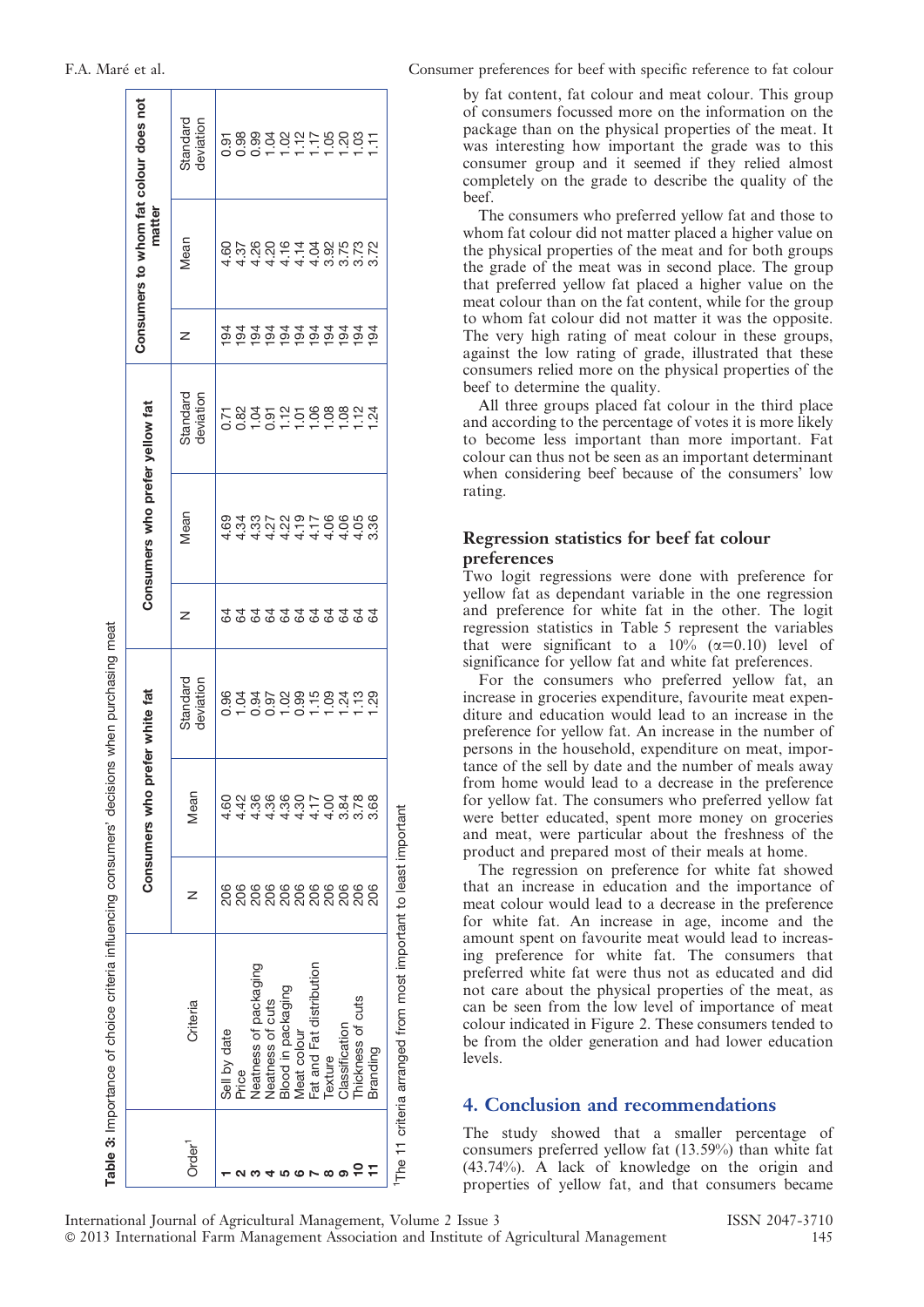Consumer preferences for beef with specific reference to fat colour F.A. Maré et al.



| <b>Figure 1:</b> Importance of criteria influencing consumers' decisions when purchasing meat |  |  |  |
|-----------------------------------------------------------------------------------------------|--|--|--|
| <b>Table 4:</b> Aspects of beef that influenced consumers most negatively                     |  |  |  |

|                                                                                 |                                                                                                        | Consumers who prefer white fat $(N=174)$                                |                                                                          |                                                                          |                                                                         |                                                                                       |                                                                        |  |  |
|---------------------------------------------------------------------------------|--------------------------------------------------------------------------------------------------------|-------------------------------------------------------------------------|--------------------------------------------------------------------------|--------------------------------------------------------------------------|-------------------------------------------------------------------------|---------------------------------------------------------------------------------------|------------------------------------------------------------------------|--|--|
| Aspect                                                                          |                                                                                                        | Price                                                                   | Grade                                                                    | <b>Fat content</b>                                                       | <b>Fat colour</b>                                                       | Meat colour                                                                           | <b>Bone content</b>                                                    |  |  |
| 6 Biggest<br><b>Influence</b><br>5<br>4<br>3<br>$\mathbf{2}$<br><b>Smallest</b> | Head<br>$\frac{0}{0}$<br>Head<br>$\%$<br>Head<br>$\%$<br>Head<br>$\%$<br>Head<br>$\frac{0}{0}$<br>Head | 68<br>39.1<br>19<br>10.9<br>15<br>8.6<br>18<br>10.3<br>22<br>12.6<br>32 | 23<br>13.2<br>40<br>23.0<br>23<br>13.2<br>27<br>15.5<br>31<br>17.8<br>29 | 33<br>19.0<br>37<br>21.3<br>38<br>21.8<br>28<br>16.1<br>21<br>12.1<br>17 | 12<br>6.9<br>27<br>15.5<br>36<br>20.7<br>41<br>23.6<br>31<br>17.8<br>27 | 29<br>16.7<br>36<br>20.7<br>35<br>20.1<br>25<br>14.4<br>37<br>21.3<br>12 <sup>2</sup> | 14<br>8.0<br>15<br>8.6<br>27<br>15.5<br>33<br>19.0<br>30<br>17.2<br>54 |  |  |
| <b>Influence</b>                                                                | $\frac{0}{0}$                                                                                          | 18.4                                                                    | 16.7                                                                     | 9.8                                                                      | 15.5                                                                    | 6.9                                                                                   | 31.0                                                                   |  |  |

|                                                |                                        | Consumers who prefer yellow fat $(N=51)$ |                        |                       |                         |                        |                         |  |  |
|------------------------------------------------|----------------------------------------|------------------------------------------|------------------------|-----------------------|-------------------------|------------------------|-------------------------|--|--|
| Aspect                                         |                                        | Price                                    | Grade                  | <b>Fat content</b>    | <b>Fat colour</b>       | <b>Meat colour</b>     | <b>Bone content</b>     |  |  |
| 6 Biggest<br><b>Influence</b><br>5             | Head<br>$\%$<br>Head                   | 13<br>25.5<br>11                         | 13<br>25.5<br>8        | 13.7<br>14            | 2.0<br>6                | 10<br>19.6             | 13.7<br>4               |  |  |
| 4                                              | $\frac{0}{0}$<br>Head                  | 21.6<br>6                                | 15.7<br>10             | 27.5<br>11            | 11.8<br>8               | 13.7<br>8              | 7.8<br>8                |  |  |
| 3                                              | $\frac{0}{0}$<br>Head<br>$\frac{0}{0}$ | 11.8<br>4<br>7.8                         | 19.6<br>13.7           | 21.6<br>8<br>15.7     | 15.7<br>15<br>29.4      | 15.7<br>9<br>17.6      | 15.7<br>9<br>17.6       |  |  |
| $\mathbf{2}$<br>1 Smallest<br><b>Influence</b> | Head<br>$\%$<br>Head<br>$\%$           | 13.7<br>10<br>19.6                       | 10<br>19.6<br>3<br>5.9 | 6<br>11.8<br>5<br>9.8 | 8<br>15.7<br>13<br>25.5 | 13<br>25.5<br>4<br>7.8 | 8<br>15.7<br>15<br>29.4 |  |  |

|                                                              |                                                                                                         | Consumers to whom fat colour does not matter ( $N=143$ )          |                                                                    |                                                                    |                                                                 |                                                                    |                                                                  |  |  |
|--------------------------------------------------------------|---------------------------------------------------------------------------------------------------------|-------------------------------------------------------------------|--------------------------------------------------------------------|--------------------------------------------------------------------|-----------------------------------------------------------------|--------------------------------------------------------------------|------------------------------------------------------------------|--|--|
| <b>Aspect</b>                                                |                                                                                                         | <b>Price</b>                                                      | Grade                                                              | <b>Fat content</b><br><b>Fat colour</b>                            |                                                                 | <b>Meat colour</b>                                                 | <b>Bone content</b>                                              |  |  |
| 6 Biggest<br><b>Influence</b><br>5<br>4<br>3<br>$\mathbf{2}$ | Head<br>$\frac{0}{0}$<br>Head<br>$\frac{0}{0}$<br>Head<br>$\frac{0}{0}$<br>Head<br>$\%$<br>Head<br>$\%$ | 59<br>41.3<br>21<br>14.7<br>15<br>10.5<br>11<br>7.7<br>21<br>14.7 | 26<br>18.2<br>34<br>23.8<br>27<br>18.9<br>19<br>13.3<br>17<br>11.9 | 26<br>18.2<br>26<br>18.2<br>40<br>28.0<br>28<br>19.6<br>19<br>13.3 | 5<br>3.5<br>13<br>9.1<br>24<br>16.8<br>41<br>28.7<br>27<br>18.9 | 20<br>14.0<br>25<br>17.5<br>21<br>14.7<br>22<br>15.4<br>25<br>17.5 | 8<br>5.6<br>24<br>16.8<br>17<br>11.9<br>23<br>16.1<br>33<br>23.1 |  |  |
| <b>Smallest</b><br><b>Influence</b>                          | Head<br>$\frac{0}{0}$                                                                                   | 16<br>11.2                                                        | 20<br>14.0                                                         | 4<br>2.8                                                           | 32<br>22.4                                                      | 30<br>21.0                                                         | 38<br>26.6                                                       |  |  |

ISSN 2047-3710 International Journal of Agricultural Management, Volume 2 Issue 3 146 C 2013 International Farm Management Association and Institute of Agricultural Management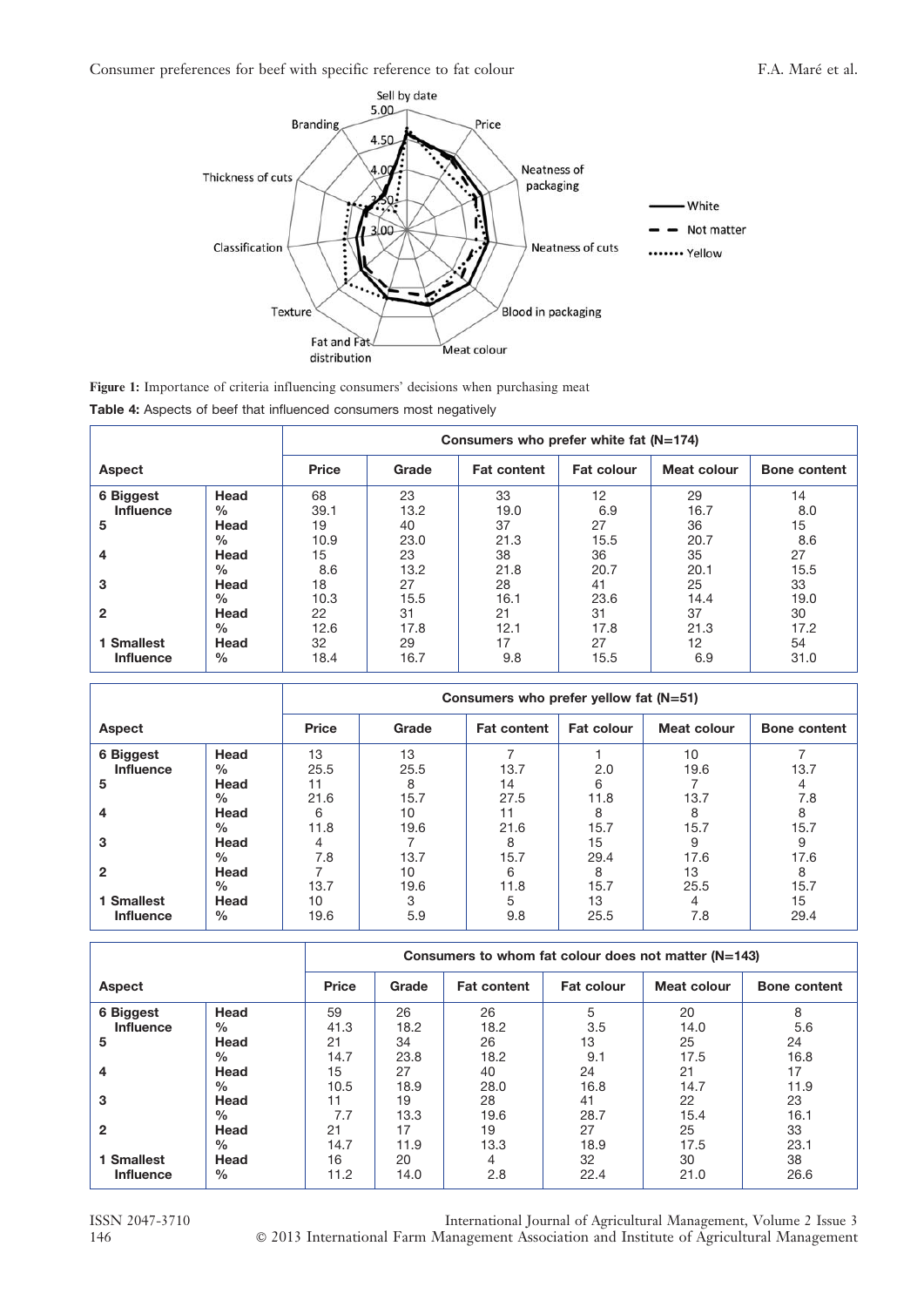

Figure 2: Aspects of beef influencing consumers the most negatively

accustomed to the white fat of feedlot-finished cattle, may have been the reasons for consumer preference of white.

For a fairly large portion of consumers in this study, fat colour did not matter (42.68%). These consumers would buy beef with white or yellow fat without considering the origin of the animal. The successful marketing of yellow-fat beef might influence this group of consumers to buy yellow-fat beef.

Grass-fed beef (all grades) make up only 25% of the South African beef supply, and is thus not enough to feed the nation, but a niche market should be developed for this product. The study showed that the consumers who preferred yellow fat had a higher level of education. These consumers were thus more likely to know the origin, properties and benefits of yellow fat and use this knowledge in their purchases. The introduction of organic produce is creating niche markets with premium prices for these products. If the relationship between organically produced beef and beef with yellow fat are marketed, beef with yellow fat may become part of a niche market. The successful marketing of yellow-fat beef as an organic product may lead to a situation where a premium is paid for yellow-fat beef.

This study only represents the preferences of consumers in the Cape Town area, and conclusions cannot be drawn for South Africa as a whole. A similar study for the rest of South Africa is recommended to determine the consumers' preferences in other regions. A thorough study of the whole country will determine if a niche market for organically produced beef, with yellow fat, will be successful and may help producers receive higher prices than what they currently experience.

#### About the authors

Frikkie Maré is a post-graduate student and junior lecturer in the Department of Agricultural Economics at the University of the Free State. He is involved in both postgraduate and undergraduate courses that include marketing, production economics, agricultural financing and microeconomics. Fields of research includes livestock economics, more specifically cattle and feedlots, as well as agricultural risk management.

Dr. Pieter Taljaard is a research fellow of the Department of Agricultural Economics at the University of the

|                                                                                |                                            | Consumers preferring yellow fat      |                                            |                                      | Consumers preferring white fat |                            |                               |                            |  |
|--------------------------------------------------------------------------------|--------------------------------------------|--------------------------------------|--------------------------------------------|--------------------------------------|--------------------------------|----------------------------|-------------------------------|----------------------------|--|
| Variable                                                                       | <b>Beta</b>                                | S.E.                                 | t-test                                     | Prob(t)                              | <b>Beta</b>                    | S.E.                       | t-test                        | Prob(t)                    |  |
| Persons in Household<br>Groceries Expenditure<br>Education<br>Meat Expenditure | $-0.2112$<br>0.2934<br>0.4999<br>$-0.2484$ | 0.0887<br>0.1159<br>0.1879<br>0.1368 | $-2.3803$<br>2.5304<br>2.6606<br>$-1.8158$ | 0.0177<br>0.0117<br>0.0081<br>0.0701 | $-0.2292$                      | 0.1419                     | $-1.6155$                     | 0.1069<br>0.0704           |  |
| <b>Favourite Meat</b><br>Expenditure<br>Sell by Date<br>Meals Away from Home   | 0.2530<br>$-0.4000$<br>$-0.2162$           | 0.1449<br>0.1145<br>0.0875           | 1.7464<br>$-3.4937$<br>$-2.4696$           | 0.0815<br>0.0005<br>0.0139           | 0.1499                         | 0.0826                     | 1.8141                        |                            |  |
| Age<br>Income<br>Meat Colour                                                   |                                            |                                      |                                            |                                      | 0.1765<br>0.1199<br>$-0.2041$  | 0.0712<br>0.0660<br>0.0823 | 2.4774<br>1.8168<br>$-2.4795$ | 0.0136<br>0.0700<br>0.0135 |  |

Table 5: Logit regression statistics for consumers who preferred yellow or white fat